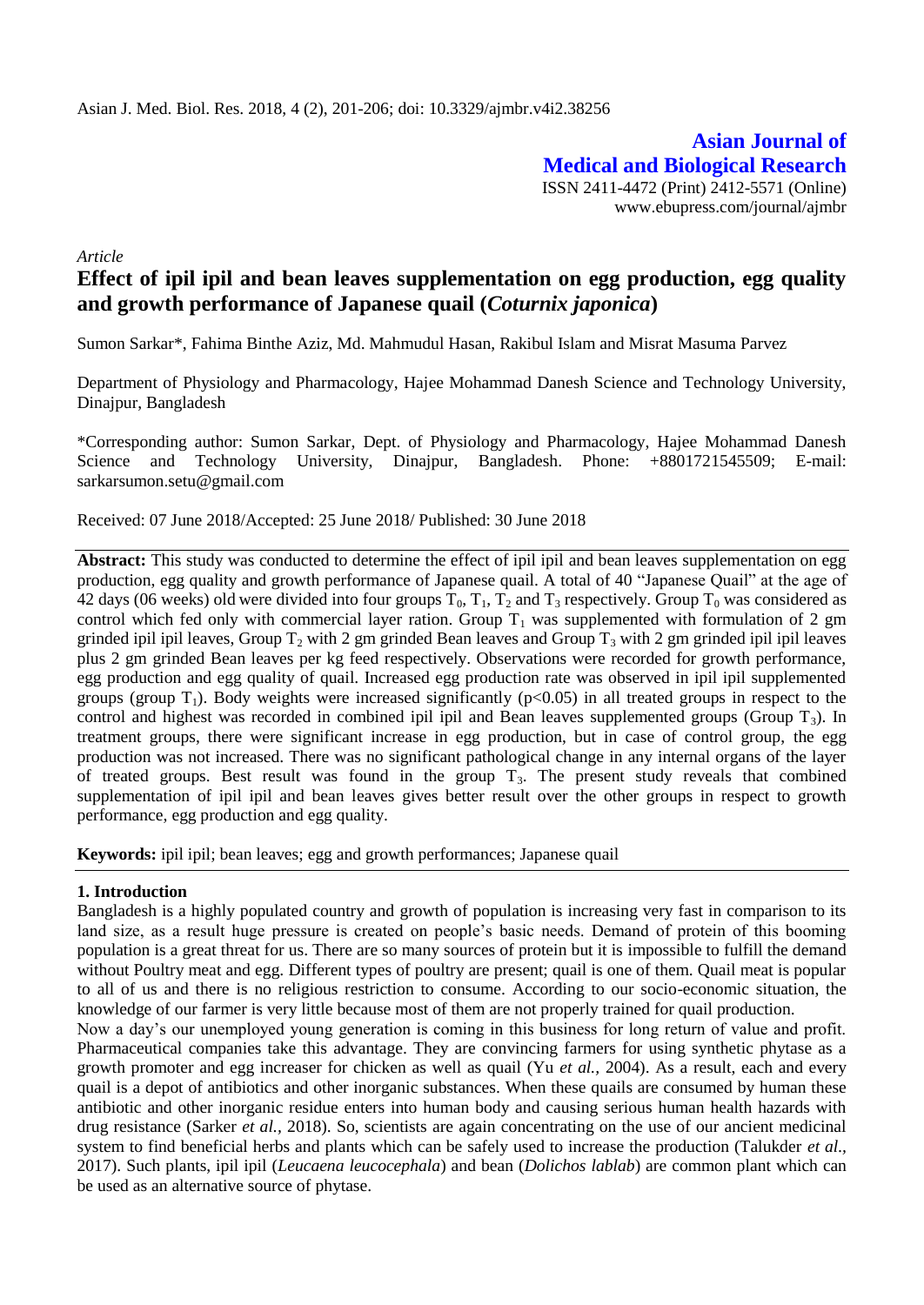A phytase (myo-inositol hexakisphosphate phosphohydrolase) is any type of phos-phatase enzyme that catalyzes the hydrolysis of phytic acid (myo-inositol hexakis-phosphate) – an indigestible, organic form of phosphorus that is found in grains and oil seeds – and releases a usable form of inorganic phosphorus (Anna *et al.,* 2014). While phytases have been found to occur in animals, plants, fungi and bacteria, phytases have been most commonly detected and characterized from fungi (Tang *et al.,* 2012). [Phytic acid](https://en.wikipedia.org/wiki/Phytic_acid) and its metabolites have several important roles in seeds and grains, most notably, phytic acid functions as a phosphorus store, as an energy store, as a source of cations and as a source of myo-inositol (a cell wall precursor). Phytic acid is the principal storage forms of phosphorus in plant seeds and the major source of phosphorus in the grain-based diets used in intensive livestock operations (Ahmed *et al.,* 2012). The organic phosphate found in phytic acid is largely unavailable to the animals that consume it, but the inorganic phosphate that phytases release can be easily absorbed. [Ruminant](https://en.wikipedia.org/wiki/Ruminant) animals can use phytic acid as a source of phosphorus because the bacteria that inhabit their gut are well characterized producers of many types of phytases (Attia *et al.,* 2012). However, monogastric animals do not carry bacteria that produce phytase, thus, these animals cannot use phytic acid as a major source of phosphorus and it is excreted in the feces (Casartelli *et al.,* 2004). Phytase is used as an animal feed supplement often in poultry and swine – to enhance the nutritive value of plant material by liberation of inorganic phosphate from phytic acid (myo-inositol hexakisphosphate).

Phytate is the major form of phosphorus found in cereal grains, beans and oilseed meals feed to poultry birds (Ravindran *et al.,* 1994). Approximately 61–70% phosphorus found in poultry diet ingredients is in the form of phytatephosphorus. But the monogastric animals like poultry birds are unable to utilize this phytate phosphorus, as they lack endogenous phytase, which necessitates in the addition of inorganic feed containing phosphates to poultry diets in order to meet the phosphorus requirements of poultry (Tischler *et al.,* 2015). It results in relatively large amounts of phosphorus in the manure that contribute to environmental pollution (Guoy *et al.,*  2009). Exogenous phytase of microbial origin can be used as an alternative that can help to reduce phosphorus excretion in poultry (Kibria *et al.,* 2009). The beneficial effect of exogenous phytase in poultry ration has been supposed to be due to the direct hydrolytic effects on phytate and the subsequent improvement in the availability of minerals, amino acids, and energy (Selle and Ravindran, 2007). It has also been suggested that phytase in poultry diets improves gut health as indicated by reduced secretions from the gastrointestinal tract (GIT) which consequently improves the efficiency of utilization of energy (Oduguwa *et al.,* 2007; Pirgozliev *et al.,* 2008). The main objective of this current review therefore is to determine the effect of dietary phytase feed additives on the growth performance, feed efficiency, protein/ amino acid digestibility, energy utilization, mineral retention, and bone growth and egg production of quail. By realizing all sorts of problem we are planning to rear quail by using herbal medication like ipil ipil and bean leaves extract instead of any synthetic agent, to avoid human health hazards as well as economic Quail production in Bangladesh.

#### **2. Materials and Methods**

#### **2.1. Experimental design**

The experiment was conducted at the Department of Physiology and Pharmacology, Hajee Mohammad Danesh Science and Technology University, Dinajpur. A total of 40 quails are randomly selected and divided into 4 groups  $(T_0, T_1, T_2, T_3)$  for assessing the effect of ipil ipil and bean leaves supplementation on egg production, egg quality and growth performance of quail. Group  $T_0$ ; considered as control, fed only with commercial layer ration, group  $T_1$ ; supplemented with formulation of 2 g grinded ipil ipil leaves per kg feed, group  $T_2$ ; supplemented with formulation of 2 g grinded bean leaves per kg feed and group  $T_3$ ; supplemented with formulation of 2 g grinded ipil ipil leaves with 2 g grinded bean leaves per kg feed. All the quail of control and treated groups were closely observed for 4 weeks and following parameters were studied.

#### **2.2. Collection and management of quails**

At 42 days of age, Japanese layer quails were collected from A. R. Enterprise (quail hatchery and farm), Bogra. Body weights of assigned quails were taken with digital weight balance and the data were recorded. The finally selected 40 quails were housed under normal husbandry condition and reared quail in quail cage. All the birds were fed with commercial crumbled and mesh feed at the rate of 30 g per bird per day and fresh water adlibitum. Measurement of body weight was performed with the help of digital balance.

## **2.3. Collection and preparation of experimental diet**

Ipil ipil and bean leaves were collected from the Brac Nursery, Dinajpur. The ipil ipil and bean leaves were dried and grinded. The grinded leaves were added with commercial quail ration and served to recommended groups.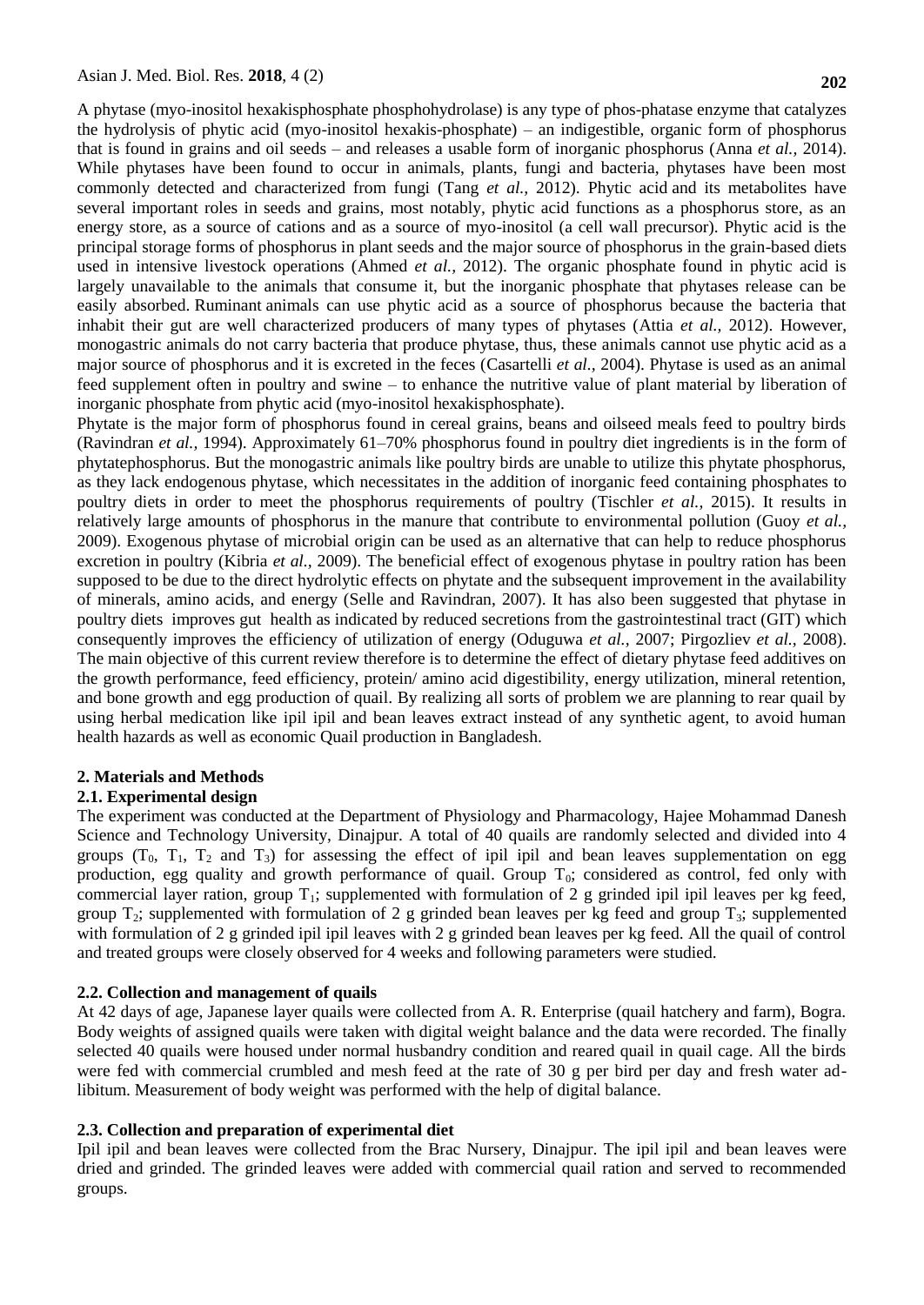# **2.4. Egg production record**

Egg production was recorded for each quail at the same time each day during laying period. The incidence of broken eggs and soft-shelled eggs were identified and recorded. The number of eggs laid on successive days by a particular quail determined the length of each sequence and the number of pauses in each quail's oviposition determined the number of sequences. For each quail, the length of laying sequence was determined on the day the last egg of the quail was laid.

# **2.5. Observation of egg quality**

Egg qualities wear measured from those eggs laid by quails of different treatment group. Measured egg qualities were egg weight, shell dry weight, fresh albumin weight, fresh yolk weight, egg shell thickness, height of the thick albumin, height of the yolk, width of the yolk, width of the egg, and diameter of the egg albumin. For quality determination egg weight was recorded by an electric weighing balance. The length of egg was measured by a slide calipers. The width was also estimated by slide calipers. The eggs were then carefully broken down on a glass plate ( $40 \times 20$  cm) to determine the internal egg qualities.

# **2.6. Weight of different egg component**

The method outlined by Chowdhury (1988) was followed for partition in different egg components. At first, egg was broken on glass plate. Then the yolk was separated carefully from albumin with the help of a spatula and transferred to a previously weighed petridish by a spatula and weighed. Precautions wear taken at all stages to avoid rupture of yolk. The shell of the broken eggs wear rinsed and washed thoroughly in tap water keeping the membranes intake. The washed shells with membrane were immersed in a beaker of water for removal of the shell membranes. The shell and shell membranes were oven dried separately at 105°C over night keeping them in a glass petridish. On the following day, oven dried shell and shell membranes were taken. Finally the following calculations were made for different components suggested by Chowdhury (1988).

Fresh yolk weight: (weight of yolk + weight of petridish) - weight of petridish. Fresh albumin weight: (Weight of wet albumin + weight of petridish) - weight of petridish.

# **2.7. Shell thickness**

After removing of shell membrane, shell thickness (mm) was measured by screw gauge.

## **2.8. Statistical analyses**

Data were analyzed by analysis of variance using Completely Randomized Design with factorial arrangement of time and treatments (Steel and Torrie, 1986). All analyses wear performed by MSTATC and SPSS program.

## **3. Results and Discussion**

This study investigated the effect of ipil ipil and bean leaves supplementation on growth performance, egg production and egg quality of quail.

# **3.1. Egg Production**

Egg production of different groups of quail were recorded from 6 weeks to 10 weeks quail treated with ipil ipil, bean leaves and combined ipil ipil plus bean leaves. The average egg production of different groups of quail were recorded. Quails treated with ipil ipil leaves showed average egg production  $21.8\pm0.32$  within 06-10 weeks, bean leaves treated groups showed average egg production  $22.5\pm0.50$  and combined treatment supplementation showed average egg production 23.3±0.47 within 6 weeks to 10 weeks (Table 1). Control group showed average egg production 17.5  $\pm$  0.34. Result showed highest egg production in combined treatment group ( $23.3\pm0.47$ ) and lowest in control group ( $17.5\pm0.34$ ). Moreover, ipil ipil and bean leaves supplementation increase egg production. Similar results were observed by Mills *et al.,* (1997); Panda *et al.,* (2008) and Gao *et al.,* (2013).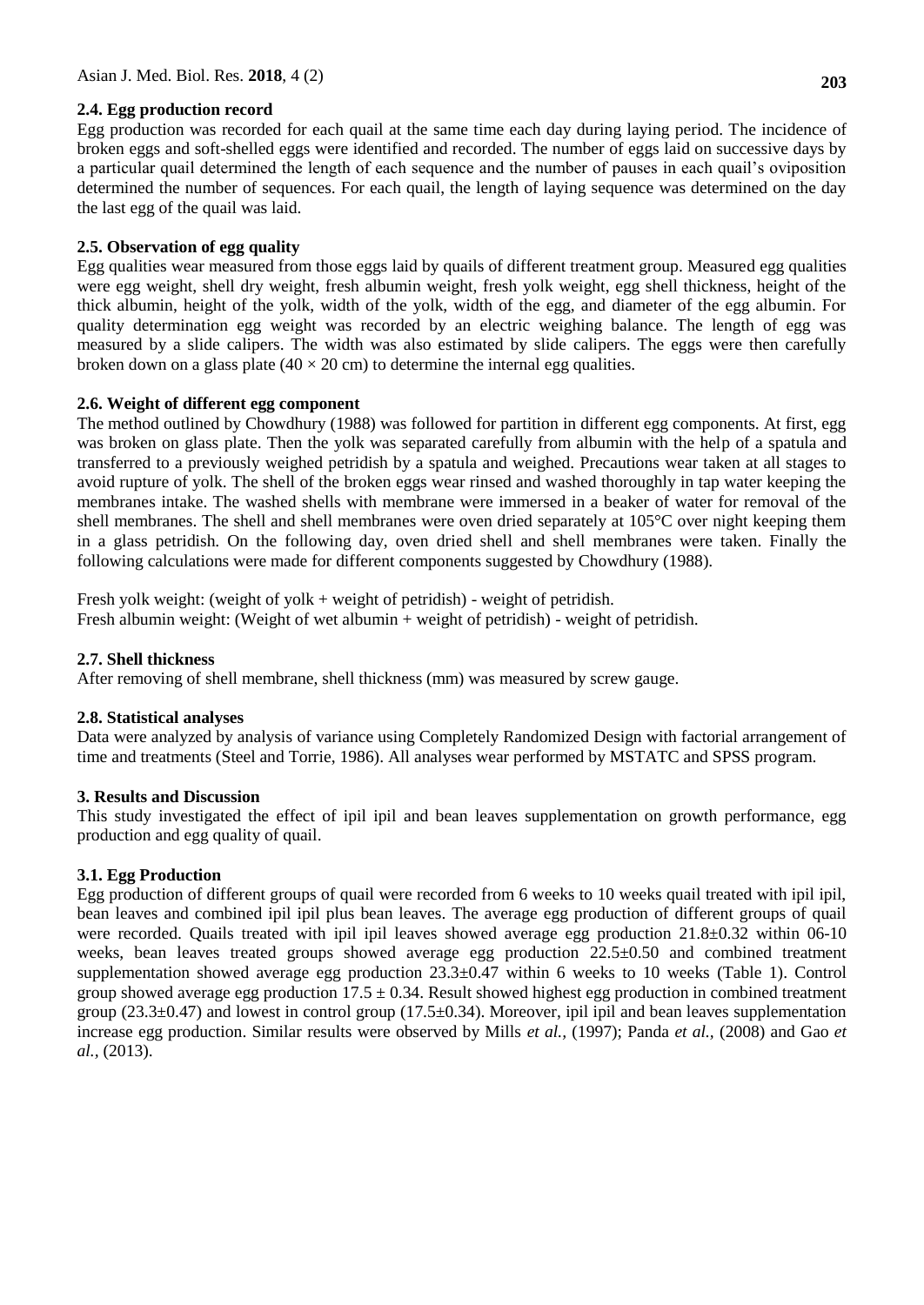## **Table 1. Egg production of quail.**

| <b>Treatment Groups</b> | Egg production (06-10 weeks)   | Percentage $(\% )$ |  |
|-------------------------|--------------------------------|--------------------|--|
| $T_0$ (control)         | $17.50^{\circ}$ + 0.34         | 45.71%             |  |
| $T_1$ (ipil ipil)       | $21.80^{b} \pm 0.33$           | 55.47%             |  |
| $T_2$ (bean leaves)     | 22.50 $\mathrm{^{ab}\pm}$ 0.50 | 57.38%             |  |
| $T_3$ (ipil ipil+bean)  | $23.30^{\text{ a}} \pm 0.47$   | 59.28%             |  |

Note: Values followed by different superscripts in the same column are statistically significant ( $p<0.05$ ).

# **3.2. Body growth**

Body weight of different groups of quails were recorded from 06 to 10 weeks quail treated with ipil ipil leaves, bean leaves and combined ipil ipil plus bean leaves. The average body weight of different group of quails was recorded. Quails treated with ipil ipil leaves showed average Body weight gain 123.5±3.30 to 149.2±5.14 gm within 06-10 weeks, bean leaves treated groups showed body weight gain 123.8±3.42 to 149.0±6.49 gm and combined treatment supplementation showed body weight  $126.8\pm2.78$  to  $155.1\pm7.15$  gm within 06-10 weeks (Table 2). Control group showed average body weight gain 128.5±4.00 to 151.9±5.48 gm. Result showed that the body weights of different groups more or less same with the control group. Similar findings was observed by Saima *et al.* (2014).

## **Table 2. Body weight gain of quail.**

| Group     | Body weight (gm.)                     |                                 |  |
|-----------|---------------------------------------|---------------------------------|--|
|           | 06 weeks (starting of the experiment) | End of 10 weeks                 |  |
| $\rm T_0$ | $128.5^{\text{a}} + 4.00^{\text{c}}$  | $151.9^{\circ} \pm 5.48$        |  |
|           | $123.5^{\circ} \pm 3.30^{\circ}$      | $149.2$ <sup>a</sup> $\pm$ 5.14 |  |
| $T_{2}$   | $123.8^{\text{a}} + 3.42^{\text{c}}$  | $149.0^{\text{a}} + 6.49$       |  |
|           | $126.8^{\text{a}} \pm 2.78$           | $155.1^{\circ} \pm 7.15$        |  |

N.B: Values followed by same superscripts in the same column are not statistically significant (p<0.05).

## **3.2. Egg quality**

Table 3 demonstrate that there exist a significant (P<0.05) difference among the mean values like Length of the egg (mm), height of the thick albumin (mm), diameter of the albumin (mm), shell thickness (mm) corresponding to the different level of ipil ipil and bean leaves treatment. But no significant (P>0.05) difference among the mean values like weight of the egg (gm), width of the egg (mm), height of the yolk (mm), width of the yolk (mm), shell dry wt (gm) corresponding to the different level of ipil ipil and bean leaves treatment. These results indicate that treated with ipil ipil and bean leaves had no adverse effect on external and internal qualities of eggs.

#### **Table 3. Effect of ipil ipil, bean leaves and combined treatment on egg quality parameters of quail**

| <b>Parameter</b>             | Group $T_0$<br>(Mean±SEM) | Group $T_1$<br>$(Mean \pm SEM)$ | Group $T_2$<br>$(Mean \pm SEM)$ | Group $T_3$<br>$(Mean \pm SEM)$ |
|------------------------------|---------------------------|---------------------------------|---------------------------------|---------------------------------|
| Weight of the Egg $(g)$      | $09.70^{\rm b} \pm 0.633$ | $10.20^{\rm b} \pm 0.512$       | $09.80^{b} \pm 0.663$           | $10.50^{\circ} \pm 0.341$       |
| Width of the Egg (mm)        | $25.67^{\circ} \pm 0.065$ | $25.54^{\circ} \pm 0.060$       | $25.14^b \pm 0.063$             | $24.74^{\circ} \pm 0.182$       |
| Height of Thick Albumin (mm) | $3.14^b \pm 0.073$        | $3.39^{\circ} \pm 0.048$        | $3.60^{\circ} \pm 0.097$        | $3.54^{\circ} \pm 0.061$        |
| Length of Egg $(mm)$         | $32.66^{\circ} \pm 0.148$ | $31.21^b \pm 0.301$             | $30.98^b \pm 0.230$             | $32.06^{\circ} \pm 0.249$       |
| Diameter of Albumin (mm)     | $45.59^{\circ} \pm 0.116$ | $42.79^{\circ} \pm 0.257$       | $43.76^{\rm b} \pm 0.293$       | $41.34^{\text{d}} \pm 0.242$    |
| Height of Yolk (mm)          | $6.61^b \pm 0.111$        | $6.84^{ab} \pm 0.107$           | $6.12^{\circ} \pm 0.086$ .      | $6.92^{\mathrm{a}} \pm 0.103$   |
| Egg shell thickness (mm)     | $0.17^b \pm 0.008$        | $0.16^{\circ} \pm 0.009$        | $0.12^d \pm 0.004$              | $0.19^{\circ} \pm 0.007$        |
| Width of the yolk (mm)       | $29.52^b \pm 0.127$       | $29.63^b \pm 0.109$             | $28.15^{\circ} \pm 0.384$       | $30.60^a \pm 0.285$             |
| Shell dry weight $(g)$       | $3.19^{ab} \pm 0.058$     | $3.05^{\rm b} \pm 0.050$        | $3.13^{ab} \pm 0.105$           | $3.38^a \pm 0.089$              |

**Note:** Values followed by same superscripts in the same column are not statistically significant (p>0.05), different superscripts indicate that difference is significant (P<0.05).

 $* =$  Significance at the 0.05% level

 $NS = Non significance$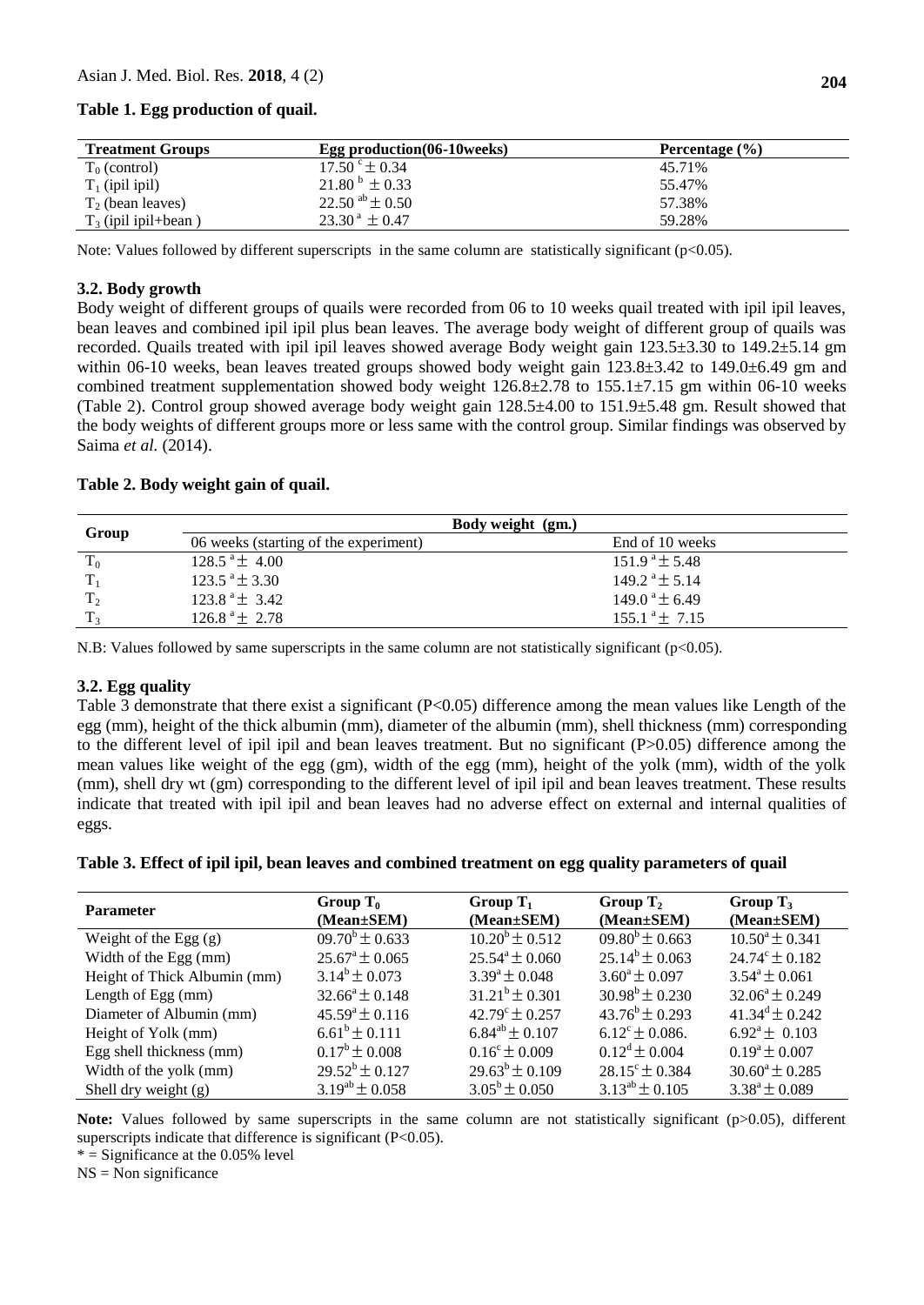## **4. Conclusions**

In our research project egg production and body weights were increased in ipil ipil and bean leaves supplementation. From the present field and laboratory trial, it can be concluded that combined supplementation of grained ipil ipil and bean leaves is highly beneficial for enhancing egg production without making any hazards of Japanese quail and our formulations could be used as an egg enhancer and growth promoter for layer especially for older quail.

#### **Conflict of interest**

None to declare.

## **References**

- Ahmed ES, EK Nasser, MZ Kamelia, EA Tahia and AE Fathy, 2012. Effect of Dietary Enzyme supplementation on Egg Laying Performance and Nutrient Digestibility of Japanese Quails. IJAVMS, 6: 377-384.
- Anna M, L Martina and P Alena, 2014. Effect of exogenous phytase on egg quality in laying hens. Acta fytotechn. zootechn., 17: 79–83.
- Attia YA, WS El-Tahawy, E Abd El-Hamid, SS Abd El-Hamid, AN Hassan and MI El-Kelaway, 2012. Effect of phytase with or without multienzyme supplementation on performance and nutrient digestibility of young broiler chicks fed mash or crumble diets. Italian Journal of Animal Science, 11: 303-308.
- Casartelli EM, OM Junqueira, AC Laurentiz, RS Filardi, JJ Lucas and LF Araujo, 2004. Effect of phytase in laying hen diets with different phosphorus sources. Rev. Bras. Cienc. Avic., 7: 93-98.
- Chowdhury EH, N Shimada, H Murata, O Mikami, P Sultana, S Miyazaki, M Yoshioka, N Yamanaka, N Hirai and Y Nakajima, 1988. Detection of Cry1Ab protein in the gastrointestinal contents but not in the visceral organs of genetically modified Bt11-fed calves. Vet. Hum. Toxicol., 45: 72–75.
- Gao CQ, C Ji, JY Zhang, LH Zhao and QG Ma, 2013. Effect of a novel plant phytase on performance, egg quality, apparent ileal nutrient digestibility and bone mineralization of laying hens fed corn–soybean diets. Anim. Feed Sci. Technol., 186: 101–105.
- Guoy, Y Shi, F Li, J Chen, C Zhen and Z Hao, 2009. Effects of sodium gluconate *and* phytase on performance *and* bone characteristics in broiler chickers. Anim. Feed Sci. Technol*.,* 150: 270–282.
- Kibria K, F Nur, SN Begum, MM Islam, SK Paul, KS Rahman SMM Azam, 2009. Molecular marker based genetic diversity analysis in aromatic rice genotypes using SSR and RAPD markers. Int. J. Sustain. Crop Prod., 4: 23-34.
- Mills AD, LL Crawford, M Domjan and JM Faure, 1997. The Behavior of the Japanese or Domestic Quail Coturnix japanica. Neuroscience and Biobehavioral Reviews, 21: 261–281.
- Oduguwa O, V Pirgozliev and T Acamovic, 2007. Energy metabolizability and digestibility of amino acids by broilers fed malted sorghum sprouts supplemented with polyethylene glycol, charcoal, phytase and xylanase. Br. Poult. Sci., 48: 55-63.
- Panda AK, VRB Sastry and AB Mandal, 2008. Growth, nutrient utilization and carcass characteristics in broiler chickens fed raw and alkali processed solvent extracted karanj (Pongamia glabra) cake as partial protein supplement. J. Poult. Sci., 45: 199–205.
- Pirgozliev V, O Oduguwa, T Acamovic and MR Bedford, 2008. Effects of dietary phytase on performance and nutrient metabolism in chickens. Br. Poult. Sci., 49: 144-154.
- Ravindran V, G Ravindran and S Sivalogan, 1994. Total and phytate phosphorus contents of various foods and feedstuffs of plant origin. Food Chem., 50:133-136.
- Saima, MA Shad, TN Pasha, M Akram, YA Ditta and MZU Khan, 2014. Effect of microbial phytase supplementation on growth performance of Japanese quails. J. Anim. Plant Sci., 24: 19-23.
- Sarker YA, MM Hasan, TK Paul, SZ Rashid, MN Alam and MH Sikder, 2018. Screening of antibiotic residues in chicken meat in Bangladesh by thin layer chromatography. J. Adv. Vet. Anim. Res., 5:140-145.
- Selle PH and V Ravindran, 2007. Microbial phytase in poultry nutrition. Anim. Feed Sci. and Technol., 135: 1- 41.
- Steel RGD and JH Torrie, 1986. Principles and procedures of statistics: a biometrical approach. 2nd ed. New York: McGraw-Hill, p. 633.
- Talukder S, MM Hasan, ZA Noman, YA Sarker, TK Paul and MH Sikder, 2017. Effect of dietary supplementation of ginger extract on growth, carcass characteristics and haematological parameters in broilers. Asian J. Med. Biol. Res., 3: 211-215.